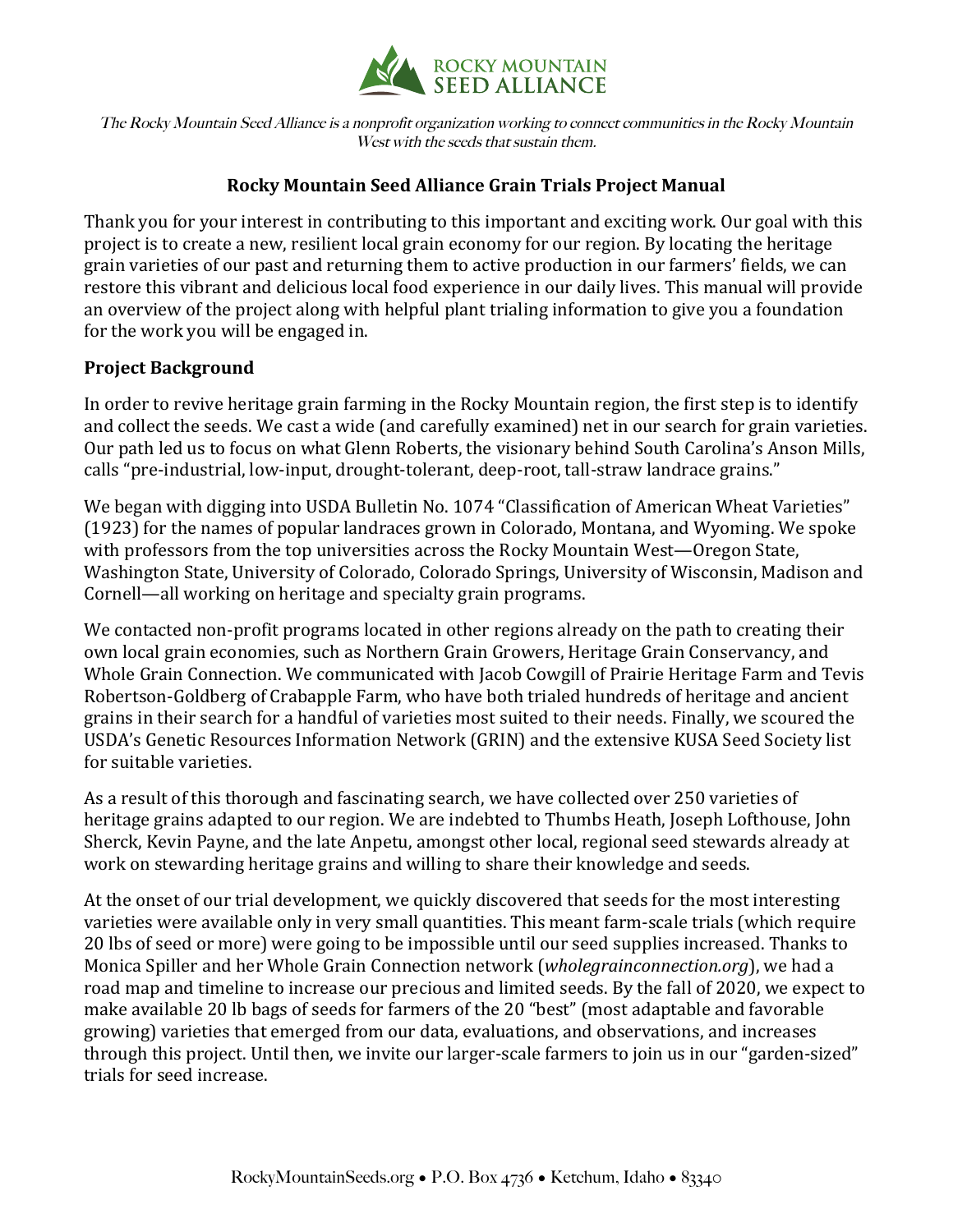### **An Introduction to Plant Trials**

Before getting into specific instructions for this year, we feel it appropriate to give you bit of an introduction to the art and science of modern plant trials. An excellent and more complete guide, *On-farm Variety Trials, can be downloaded free from the Organic Seed Alliance (<i>seedalliance.org*).

http://seedalliance.org/index.php?mact=DocumentStore,cntnt01,download\_form,0&cntnt01pid= 11&cntnt01returnid=139

Our goal here is to adopt the best practices for plantings and data collection to learn the most important things about our grains with the least amount of time and energy. As Carol Deppe says about trials in her wonderful book, *Breed Your Own Vegetable Varieties*, "Record only what is important, not everything."

Essentially, we want to observe and learn about those differences in our plants that are caused by the environment and those caused by genes. This will help us most to pass on the right characteristics and improve our varieties.

To achieve the best results, your approach to trialing should follow these basic guidelines:

#### **A. Identify your trial goals.**

Do you want to grow heritage grains for your own consumption? Will you brew with them? Bake them? Roll them and eat them for breakfast? Will you grow them to be a cash crop?

#### **B.** Choose and prioritize traits.

Make sure you are clear as to what is most important for you.

### **C. Include a check variety.**

Plant a familiar standard variety in your trials. This provides an important comparison with the outside grain growing world and a point of reference with which to compare your results. It also allows you to compare growing conditions year to year for your entire trials.

### **D.** Be on the look out for the "field effect."

The field effect refers to changes in the success of crops due to environmental variations across your fields. These differences could be variations in temperature, wind, water, soil fertility, etc.

*Note: We are providing enough seed for what is called "observational trials." You will plant the 50-100 seeds for each variety together in a block or bed, or in a single row. In subsequent* years, we hope to provide enough seed for "replicated trials"- trials where *more than one block or row is planted of each variety in different parts of a field to normalize the field effect.*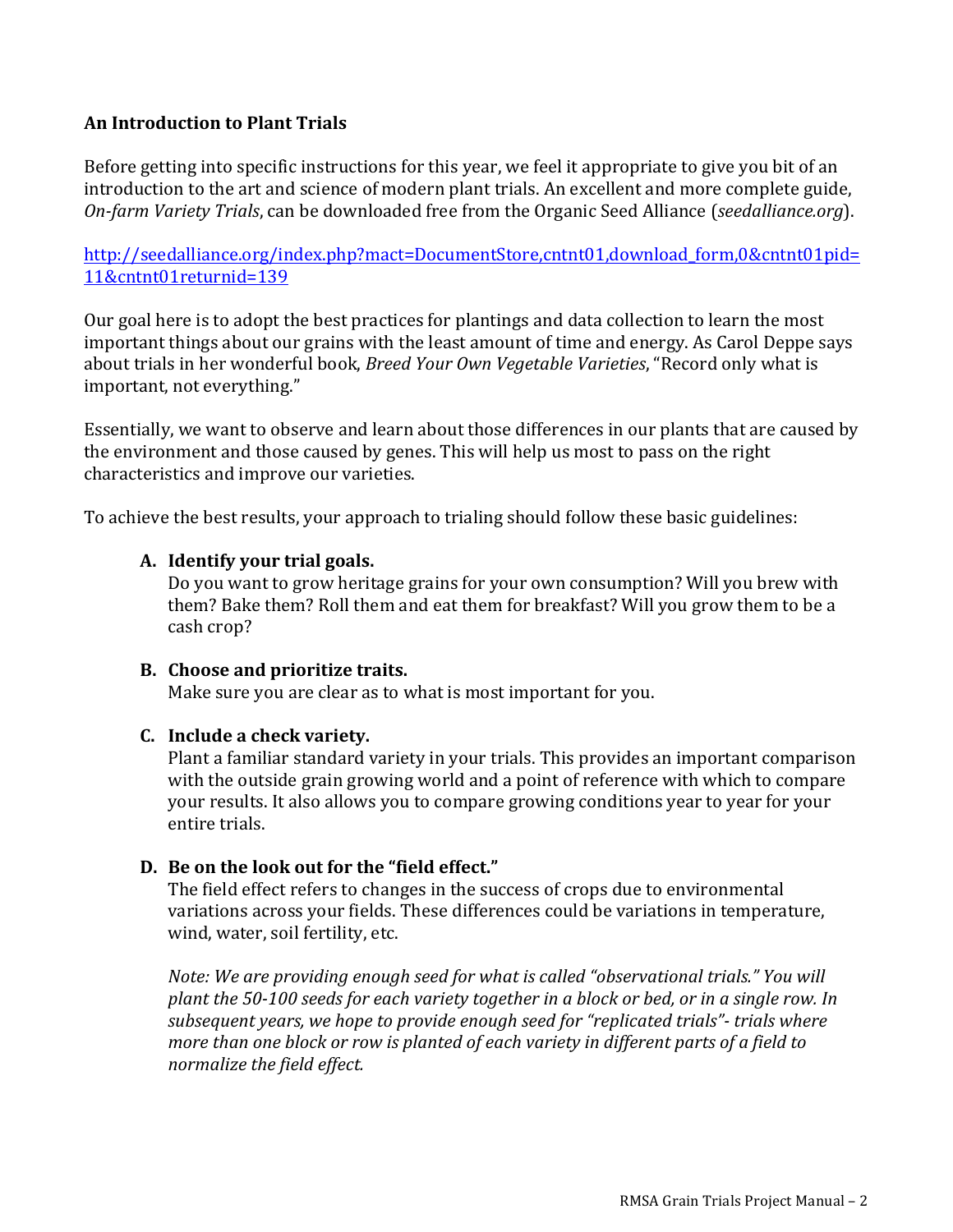**E.** As much as possible, provide consistent treatment to all the grain plants in your **trials.** 

This means that soil should be equally prepared, fertilized, watered and weeded for all the grain plants in your trials. All plants should receive the same amount of sunlight, wind exposure, and so on.

### **Conducting Trial Evaluations**

The following section, from the Organic Seed Alliance's *On-farm Variety Trials*, offers best practices for your field evaluations. To help you organize your data properly, you can download OSA's trials forms, or use the **Grain Trials Assessment Sheet** provided with your Grain Trials registration.

Seed Crop Record http://seedalliance.org/index.php?mact=DocumentStore,cntnt01,download\_form,0&cntnt01pid= 19&cntnt01returnid=139

### Trial Evaluation Sheet

http://seedalliance.org/index.php?mact=DocumentStore,cntnt01,download\_form,0&cntnt01pid= 20&cntnt01returnid=139

A. Fill in the varieties you are planting, and identify your desired variety traits for **tracking.** Traits listed on the assessment sheet are samples. Just choose what is of interest to you. Keep it simple.

### **B. Perform field evaluations.**

- a. **First, walk the entire trial field.** Try to get a feeling for the breadth of traits within the field. You will want to base your scoring on what you actually observe. Look for a 0 for the worst expression of each trait you observe in the field and a 5 for the best (think 5 stars).
- b. Observe from the moment the seed starts to germinate.
- c. If **doing replicated trials, evaluate each plot individually.** Do not average scores with other plots of the same variety if you are doing replicated trials.
- d. **Evaluate a single trait at a time across all plots**. Return to the first plot to evaluate the next trait, and so on.
- e. **Evaluate all of the plants in a plot as a whole** rather than just assessing the best or worst individuals in the population. When measuring, compute an average for that plot.
- f. **Take notes on each individual plot.** Include notable details not captured by the other traits. Tell a story.
- g. Finally, make an overall assessment about each variety: (1) Keeper, (2) Continue to Evaluate, or (3) Drop from Consideration. You do not have to know exactly why you want to keep a variety. Almost everyone develops a favorite variety, sometimes for inexpressible reasons. Let the plants speak to you. Let your deep intuition develop over time, as well as your skill to notice more detail.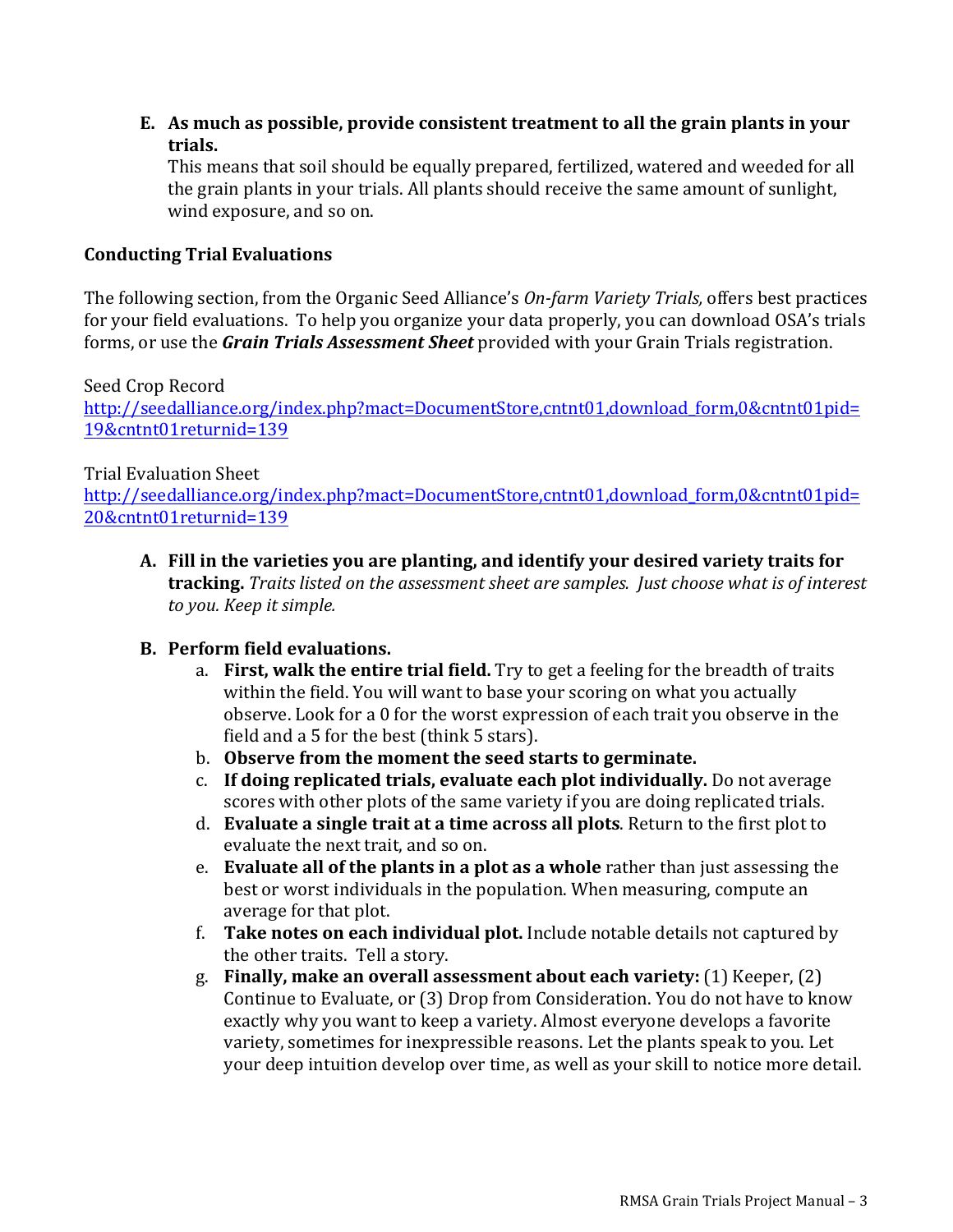### **Agronomic and Culinary Evaluations**

"Agronomic evaluation must come first, for a couple of key reasons. If the plants don't thrive in the field, they will never make it to the kitchen. Secondly, one has to expand the seed supply sufficiently to have enough to experiment with in the kitchen. In the case of grain, the seed itself is being cooked. You must have enough stock to provide for both the kitchen evaluation as well as the fieldwork. In the end though, the culinary evaluation is crucial: the ultimate value of a variety is its worth in our kitchens." Jacob Cowgill

# **RMSA GRAIN TRIALS PROJECT ACTIVITIES**

**1**<sup>st</sup> **Stage** *The primary focus for the first year of trials starting with a small amount of seed is to increase seed for varieties you want to try on a larger scale in coming years. We will provide at least 50 seeds of each variety to each person, and based on supply. Many of the rarer seeds are in very limited supply.*

# **Trial Goals**

- a. Seed increase
- b. Evaluate whether to keep, evaluate further or drop each variety
- c. Practice observation and data recording skills

# *Suggested* **Agronomic Traits For Evaluation**

- a. Plant vigor
- b. Plant height
- c. Days to harvest (planting date and harvest date)
- d. Lodging  $(0 5$  scoring scale)
	- a.  $5 =$  all plants are upright
		- b.  $3 = 50\%$  (majority of plants are at  $45^\circ$  angle)
		- c.  $0 = 100\%$  (majority of plants are at  $90^\circ$  angle)
- e. Rust, disease

# **Planting Instructions**

- a. Multiply the seed using organic fertility management, nutrient-dense mineral amendments, and cover crop rotations.
- b. Small amounts of seed are sometimes best started in flats.
- c. Recommended planting of one plant per sq. ft. $*$ 
	- i. You should have enough seed for fifty linear feet of each variety, or a 40 sq. ft. block. "Wider spacing in heritage grain plots produces higher yield, plus more robust plants and less disease." Eli Rogosa.

\*Some trialists are finding that closer planting provide a more favorable microclimate *in very arid conditions.*

d. Label each plot in the field and make a back-up map.

# **Harvest and Cleaning**

Most of the work can be done by hand. The following is a nice summary from Monica Spiller's Whole Grain Connection: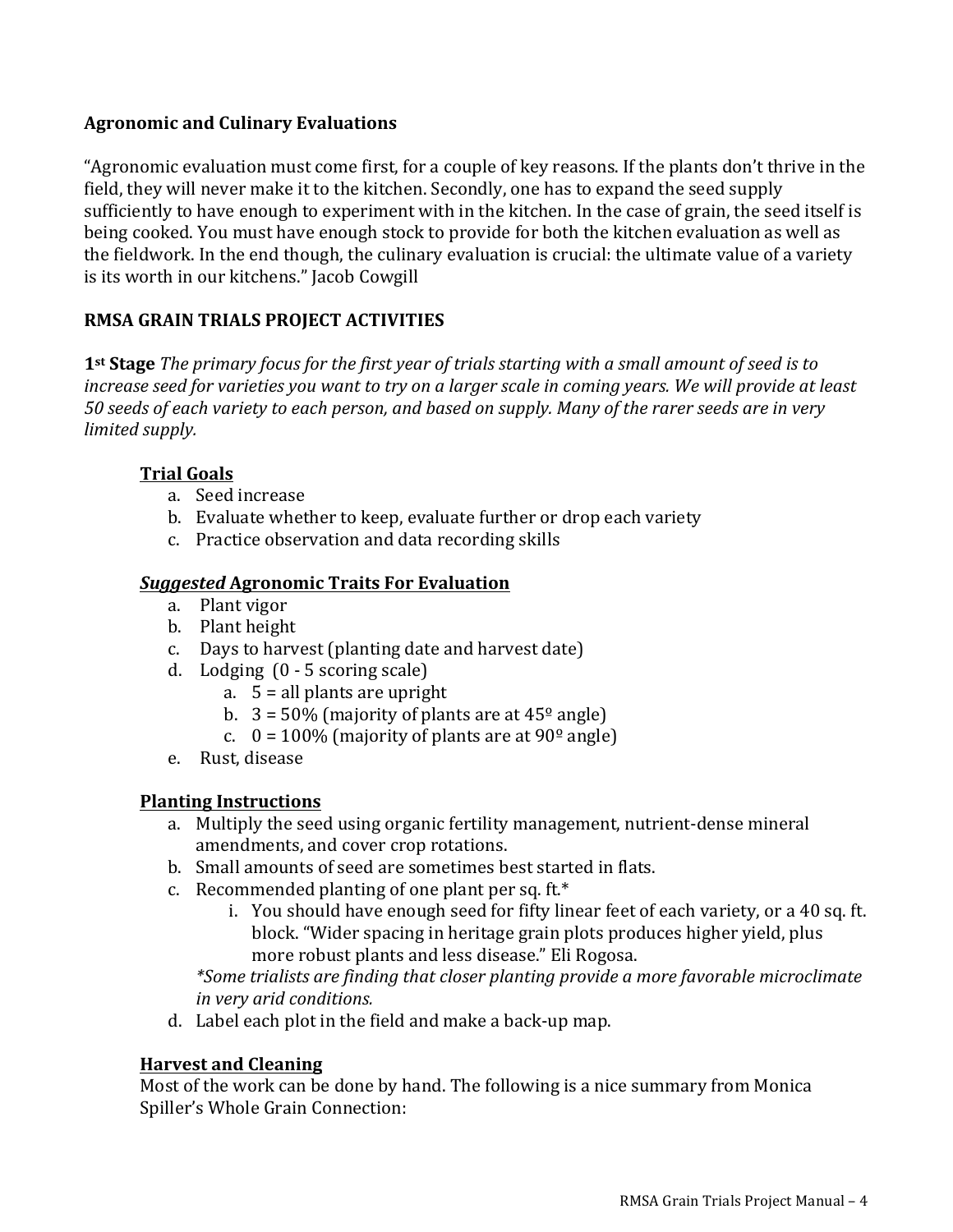"Equipment used consists of protective gloves and a serrated sickle for harvesting wheat heads into cotton or woven plastic bags (burlap is avoided because it has an odor). Threshing is managed by half filling a strong cloth bag with wheat heads, closing it and treading/scootching the wheat heads to release the grains; running shoes against a woven straw mat works well."

"Winnowing can be achieved in one or two stages: the first can be swirling the threshed grain in a shallow circular bowl, gold-panning style, when the light chaff and straw gathers on the surface and can be lifted off by hand. The second stage of winnowing uses a natural breeze, or a well placed electric fan; the grain is poured in front of the fan and down into a catch bowl, with the result that the light chaff and straw is blown to one side and the catch bowl receives only the grain. A few repeats completes the clearance of the chaff from the grain. All this handwork provides ample opportunity for removing weed seeds and any offtype wheat seeds."

### **Outcome**

You should be able to produce up to  $\frac{1}{2}$  lb. of seed for next year's trials. Please send back to RMSA at least twice as much seed as you originally received with a copy of your evaluation summary. The rest can be used for your next trials.

**2<sup>nd</sup> Stage** *This stage will be Year 2 for beginning grain growers, or Year 1 for experienced grain growers* with larger amounts of seed.

### **Trial Goals**

- a. Seed increase until reaching quantities of 100 pounds or more.
- b. Decide whether to keep, evaluate further, or drop each variety.
- c. Careful evaluation of agronomic data, especially diseases.
- d. Beginning evaluation of culinary qualities (if enough seed is produced).

#### **Important Agronomic Traits**

Pick at least five and prioritize them. Add other traits depending on the amount of time you have, your farm scale, intended goals (especially commercial sales), and type of grain chosen.

- a. Early emergence
- b. Plant vigor
- c. Tillers per plant
- d. Days to flowering
- e. Plant height
- f. Color
- g. Lodging
	- a.  $9 =$  all plants are upright
	- b.  $5 = 50\%$  (majority of plants are at  $45^\circ$  angle)
	- c.  $0 = 100\%$  (majority of plants are at  $90^\circ$  angle)
- h. Rust, disease
- i. Winter hardiness (% of survival)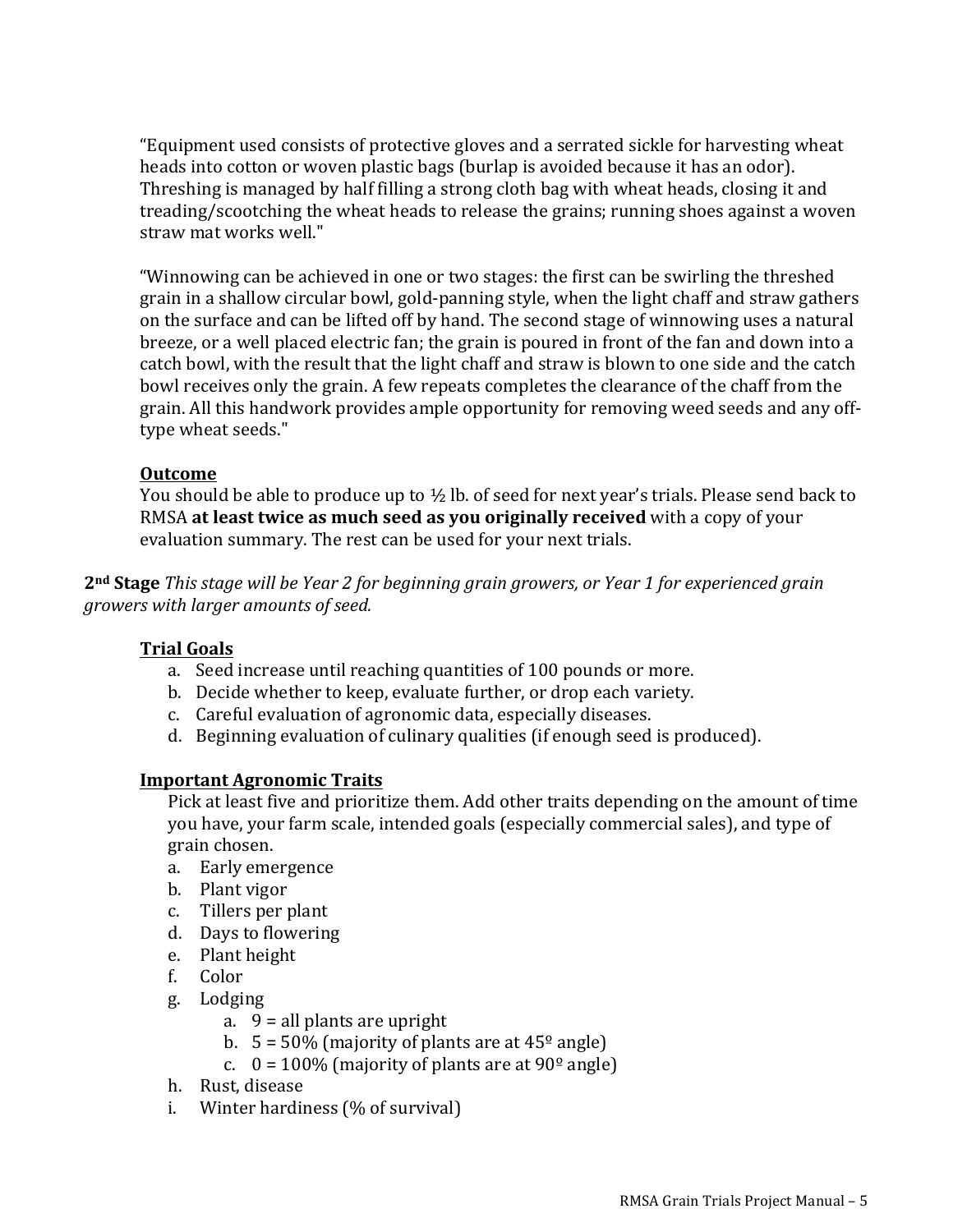- j. Days to harvest
- k. Yield (number of grains per 5 spikes)
- l. 1,000 kernel weight

### **Planting Instructions**

- a. Multiply the seed using organic fertility management, nutrient-dense mineral amendments, and cover crop rotations.
- b. Plant one plant per sq. ft., or preferred planting spacing for grains.
	- This will create fifty linear feet of each variety, or a 40 sq. ft. block. Wider spacing in heritage grain plots is said to produce higher yield, plus more robust plants and less disease, according to Eli Rogosa. (Crabapple Farm found winter survival rate better when the plants are closer in the row.)
- c. If you have enough seed, you can increase seeding rate to 15 lbs. per acre. (One seed per eight inches.)
- d. Crabapple Farm seeds in rows with an Earthway Seeder, using the beet plate with every other hole taped over. Put multiple rows of the same variety side by side in a bed to make nice blocks.
- e. Larger plantings can use a tractor-drawn planter. If the planting is by broadcasting, follow with a harrowing step using a tractor-drawn harrower.
- f. Label each plot in the field and make a back-up map.
- g. If you have enough seed, replicate each variety in three of the same-sized plots in a random pattern.
- h. Rogue (remove) plants you do not want and save the rest to keep the population diverse.

### **Post-Harvest Culinary Traits**

"Cook the grains whole. Taste them plain for their basic flavor. Mill them and bake longferment sourdough bread. Make pasta, cookies, pizza crusts, and tortillas. Try to determine their best uses and how to describe their flavor." Jacob Cowgill

### **Culinary Traits**

- a. Flavor, aroma
- b. Gluten strength by chewing
- c. Loaf volume
- d. Flour protein content
- e. Texture, mouth-feel
- f. Color

### **Harvest and Cleaning**

Small-scale farm equipment can be used. Monica Spiller's Whole Grain Connection website explains: 

"Harvesting can be done with a small combine harvester if one is available, like All-Crop, Almaco, or Wintersteiger. Alternatively, the wheat, barley and oats can be hand harvested with the aid of a serrated sickle, leaving only 6 inches of stubble, and bundling it into sheaves with heads well aligned. In this way, wheat heads and straw can be taken from the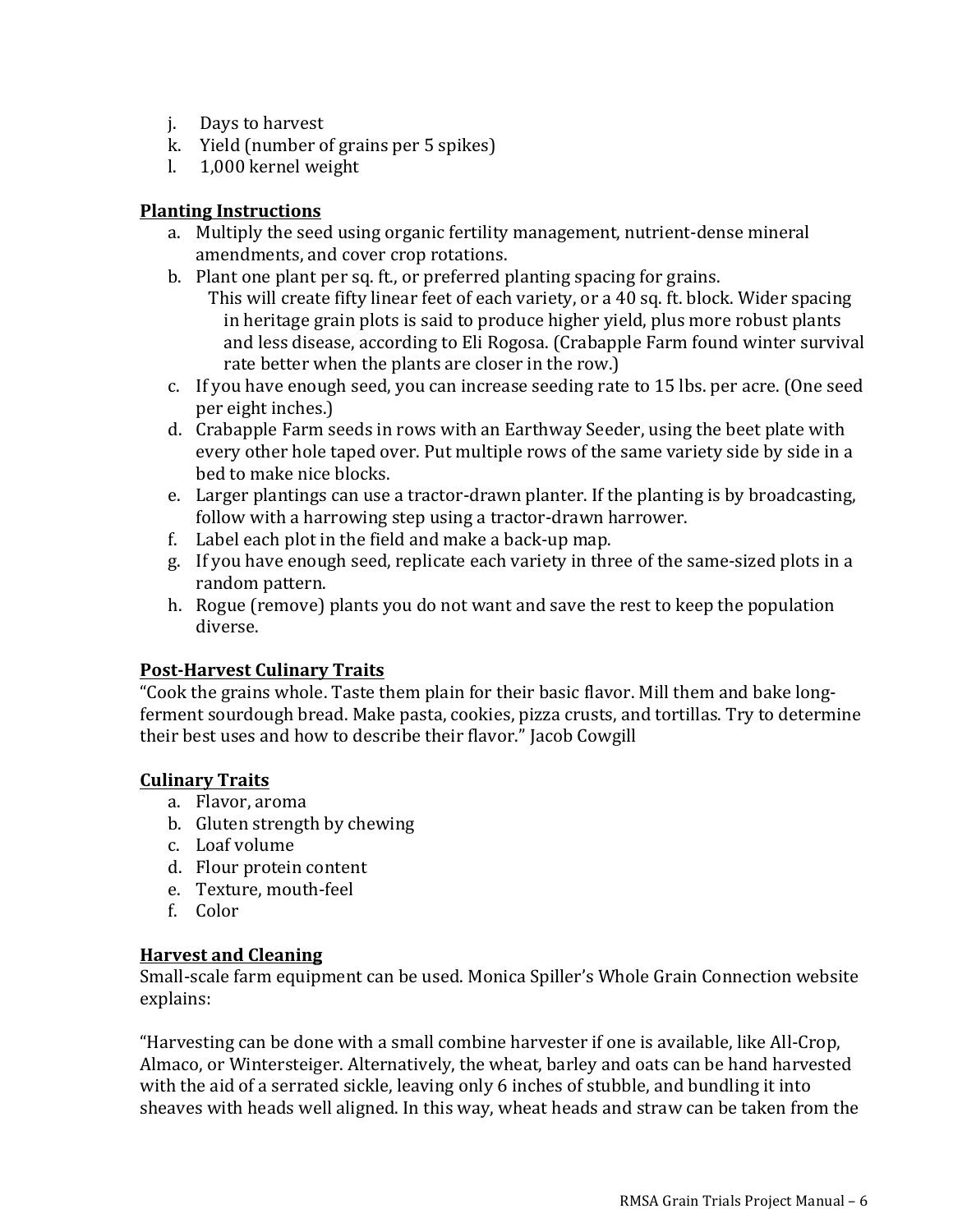field together. Sheaves can then be spread out and threshed by the handful, with the aid of a small bundle thresher such as the Almaco small bundle thresher (www.almaco.com). The bundles are held by the straw and dangled into the path of the threshing drum. The bulk of the straw is then discarded separately."

"Final cleaning to remove every kind of impurity, including residual chaff, straw, unthreshed grains, weed seeds, damaged seeds, and foreign wheat seeds is essential. Only clean dry and variety pure seed should be stored either for replanting or milling. A grain cleaner is sometimes used for the final cleaning of larger amounts of seed. To produce absolutely pure seed it is usually necessary to hand clean the seed even after passage through the seed cleaner."

### **3rd Stage (2019–onward)**

### **Trial Goals**

- a. Increase seed to be available to farmers in 25 and 50 lb. bags.
- b. Ongoing evaluation of agronomic data
- c. Laboratory testing for commercial qualities, protein  $\%$ , test weight, etc.

### **Planting Instructions**

The purity of the seed is dependent on the farmer's conscientious preparation of the field to minimize weed seed interference and off types. Walk through the field and remove any stray weed or foreign grain types just before harvest to reduce the impurity level in the final seed.

### **Harvest and Cleaning**

Monica Spiller's Whole Grain Connection website explains: "Use a thoroughly clean harvester or larger scale grain cleaner that in no way adds impurity. The most basic grain cleaner has shaking sieves and a fan (e.g., Clipper brand). Gravity table cleaners are secondary cleaners that are often called de-stoners. Millers use them to make certain grain is free from debris that could damage their mills. Other specialized cleaners include spiral cleaners and indent cleaners. Clean and dry bagging and storage are essential. Compressed air and strong fan blowers are useful for cleanout. Steam cleaning can be used when contamination by fungal spores is suspected."

### **References**

### **Grain Seed Sources (Sample amounts)**

Baker Creek Heirloom Seeds http://www.rareseeds.com/store/vegetables/grains-and-cover-crops/ Earth Dharma Farm http://www.earthdharmafarm.com/grain.html Fedco Seeds http://fedcoseeds.com/seeds/?cat=Grains Germplasm Resources Information Network (GRIN) https://npgsweb.ars-grin.gov/gringlobal/search.aspx?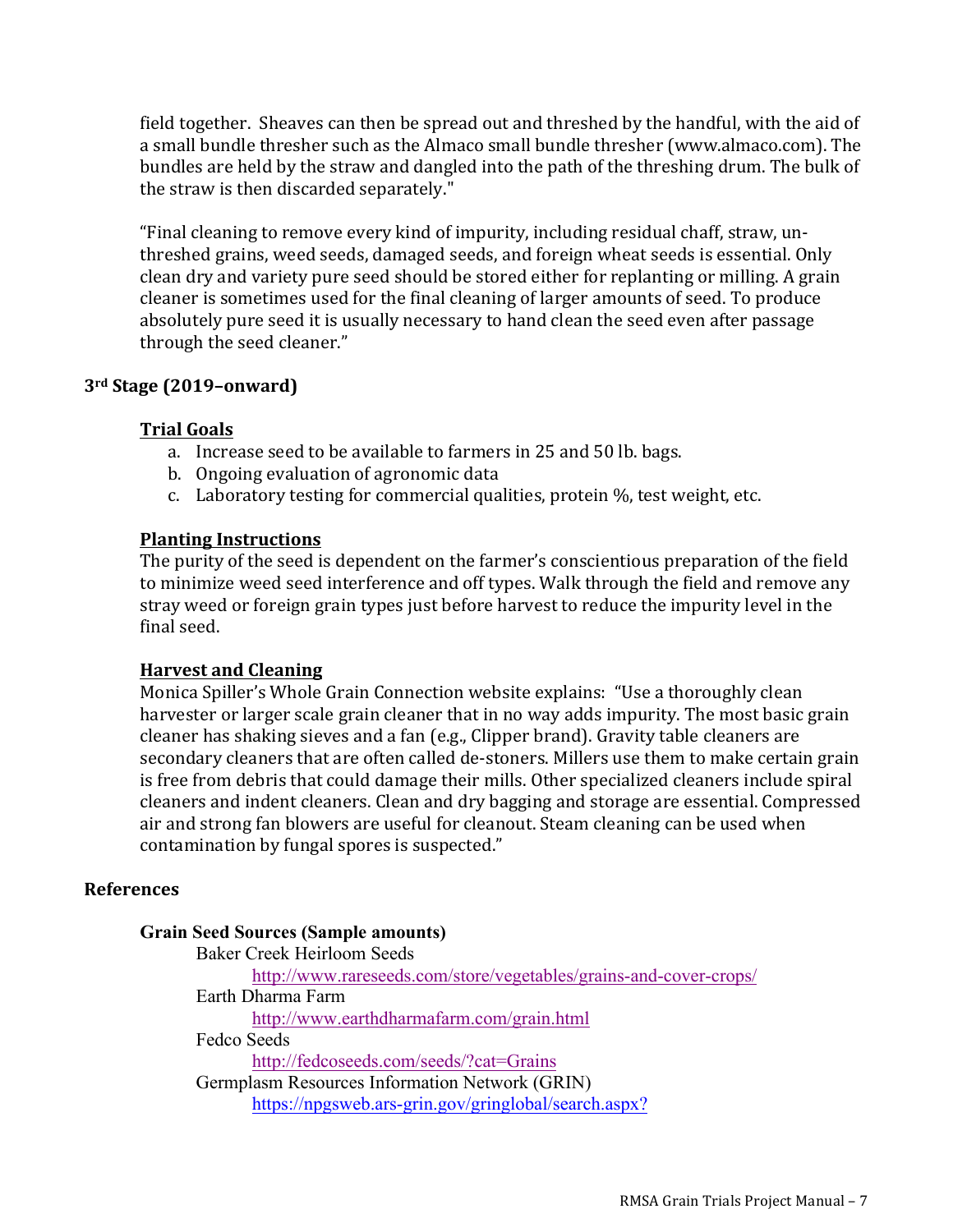Free access to small (120 seed) samples for as many as 500,000 accessions. An online USDA National Genetic Resources Program software project to comprehensively manage the computer database for the holdings of all plant germplasm collected by the National Plant Germplasm System. The U.S. National Plant Germplasm System (NPGS) is collaborative effort to safeguard the genetic diversity of agriculturally important plants. The NPGS is managed by the Agricultural Research Service (ARS), the in-house research agency of the United States Department of Agriculture (USDA). Funding for the NPGS comes primarily through appropriations from the U.S. Congress.

## Heritage Grain Conservancy

http://www.growseed.org

# Heritage Harvest Seeds

https://www.heritageharvestseed.com/grains.html

# KUSA Seed Society

http://www.ancientcerealgrains.org/seedandliteraturecatalog.html

## Peaceful Valley

http://www.groworganic.com/non-gmo-and-organic-seeds/cereal-grain-seeds.html Seed Savers Exchange – (Members Only)

https://exchange.seedsavers.org/catalog/index.aspx?type=browse&cat=3

Southern Exposure Seed Exchange

http://www.southernexposure.com/grains-cover-crops-c-29.html?zenid=PSXtxG9oGvD2E212DrFIQ3

#### **Grain Seed Sources (Farm Quantities)**

Albert Lea Seed (Canada) http://www.alseed.com/Pages/CropCategoryListing.aspx?categoryID=27 Barley World (Oregon State University) http://barleyworld.org/osu-varieties BKW Farms (Arizona) (Organic Hard Red, Khorasan, Durum, Spelt) http://www.bkwazgrown.com List of Organic Grain Seed Suppliers North Carolina State University Extension

https://organicgrains.ces.ncsu.edu/organicgrains-forage-and-cover-crop-seedsuppliers/

#### **University Programs**

Oregon State University,

Barley World http://barleyworld.org

Washington State University Sustainable Seed Systems http://www.sustainableseedsystems.org The Bread Lab http://thebreadlab.wsu.edu/

University of Colorado, Colorado Springs Arkansas Watershed Grain Project